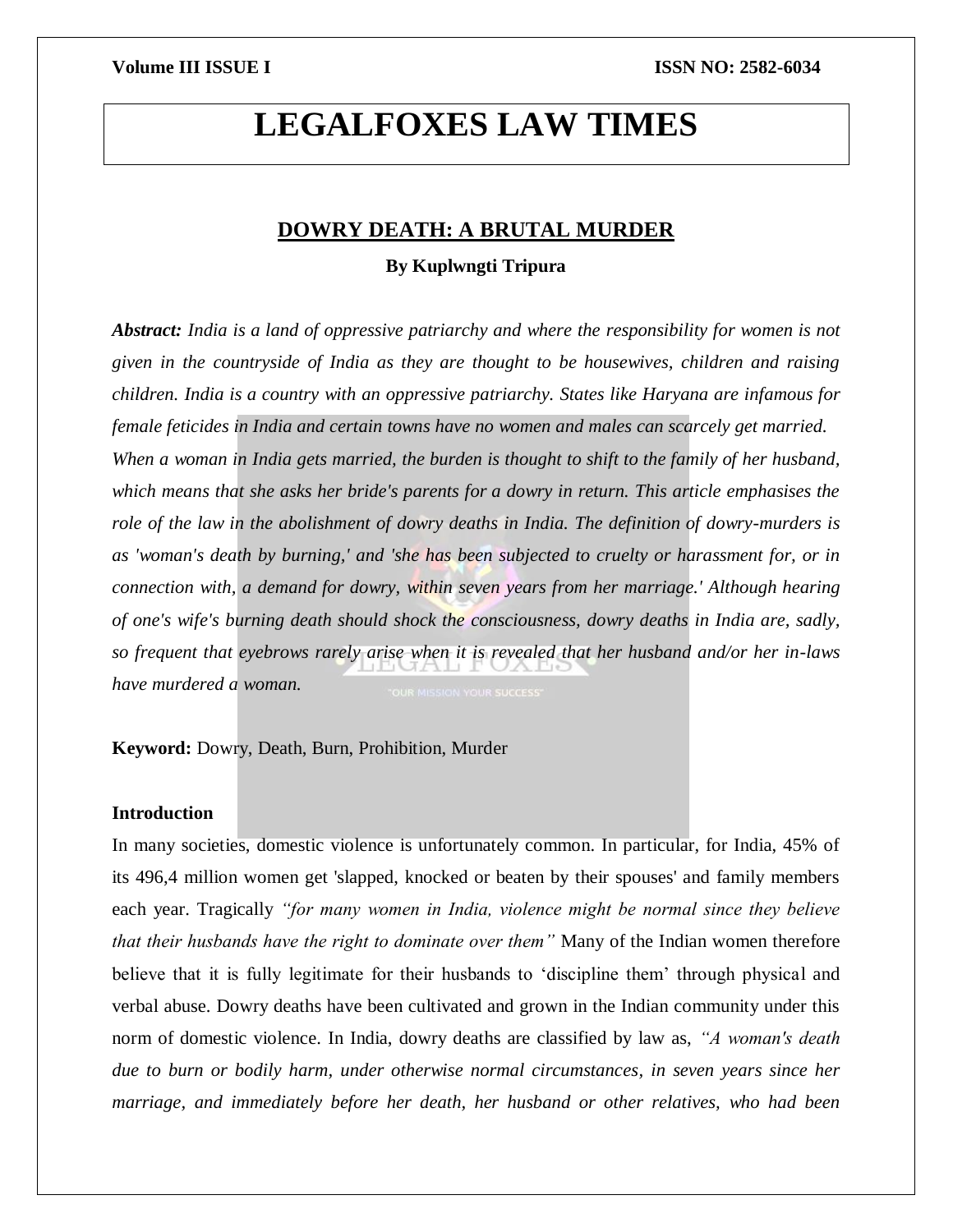*exposed to abuse or harassment for or with respect to any application for dowry, has become apparent."*

Therefore dowry death is a form of domestic violence, according to its Definition, directed particularly at married women who cannot satisfy their husband and lawyers' money demands.

The authorities and society often do nothing to tackle the torture and murder of the victim when bridles are burned to death. According to some scholars, *"in official circles, police, judges, politicians and the massacre of women by dowry, harassment and beatings and murder are often either frequent or routinely ignored or even supported tacitly."*

### **Origin of Dowry System and Dowry Death**

On average five women in India suffer dowry torture and cruety every hour. In India, it is estimated. A research in 2010 suggests that every 90 minutes an Indian woman is killed. This amount does not take into account the other means of killing women whose families do not satisfy dowry demands. 8,391 dowry-motivated murders have been reported in 2010 alone. This is significantly more than the 7,000 instances recorded in 2003.

Moreover, because the bride's family simply does not advertise death, because it is regarded as disgraceful, thousands of fatalities are still unrecounted.

Even while numerous causes contribute to dowry deaths, the main cause of such murders originates from marital problems caused by the husband's and his family's excessive demands for a bigger payment.

The fact that *"the Indian families now employ dowrence as a rapid way for riches to accumulate and increase their living standard"* complements this purpose. The husband and his family will not stop to get the dowry because the dowry is seen to have huge economic benefits. Even if it does involve the assassination of the bride, who seemed a hindrance to prevent the husband from economic gain.

It is first important to revise the historical tradition of dowry at the time of a woman's marriage before the concept of dowry burning can be properly comprehended. It's also vital to understand how a different society believes that the value of a woman correlates to financial rewards she may give the family of her husband who have modified the original aim of the dowry. In India, dowries are a long-awaited ritual during the marriage process. During the late Vedic period, the dowry of 2500 to 1500 B.C. indicated typically the property that the woman brought for her own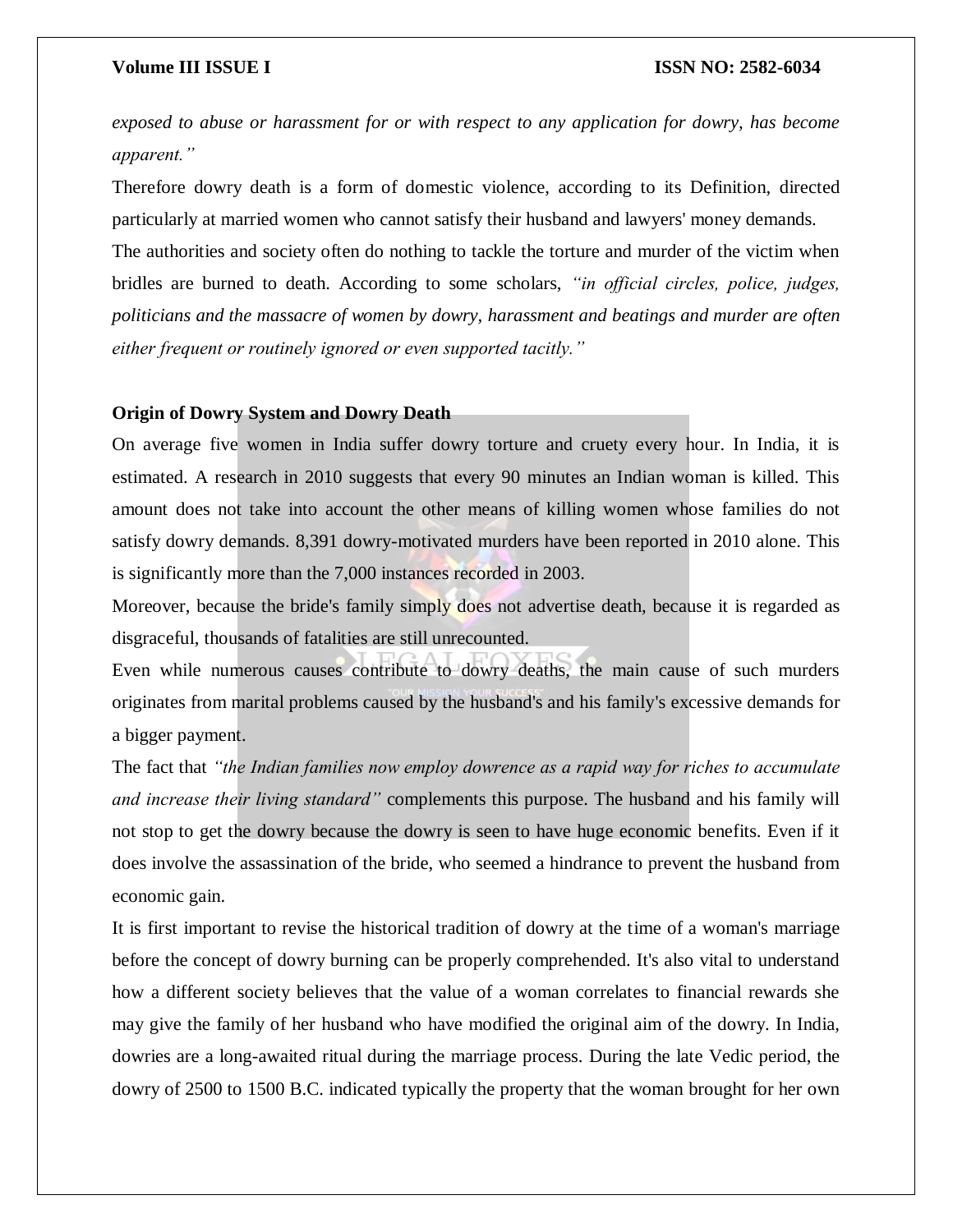purposes to the marriage. Dowry has an important role in Hindu marital custom, which is known as Kanyadaan. The dowry has always had to leave everything behind, and join her new family, to voluntarily give a bride as a measure of economic protection. Given the social expectations that women should not work outside the family, the dowry was a contribution of the woman to the beginnings of a new marriage and a new family. The Kanyadann, who brought the bride into her marriage, was considered sacred and granted both her power and her rank in marriage. The custom of dowry in India, however, saw a dramatic transition as a result of *"creasing consumerism and a growing desire to connect social prestige with marital commodities."*

Presently, the term 'dowry' refers typically to any *"unilateral transfer of resources from the family of the bride to the groom's family to permanently invite them to their homes and....is, consequently, compensatory payments to the family, which accepts hypothetically to keep them for the rest of her life."*

Whilst exchanges of dowries were first aimed at protecting the woman, the current definition shows how women are not currently regarded as equal to their husbands, but as a burden that may be degraded by the entire family of husbands. It was under this social concept of dowry , dowry deaths evolved as a type of compensation for 'putting up with' the bride.

In the contemporary occurrence, the modification of the dowry practise was significantly influenced by the low standing in Indian society of women. For example, the transferral of property and material goods to women under traditional laws of heritage. This is generally considered a burden for women, because use is made in their education and their dowry by significant family resources, which otherwise males would inherit. In addition, as Indian women are expected to break all relationships with their family after they are married, they are unable to help and promote their parents when they are elderly. Thus, few families are prepared to spend on women's children the minimal resources that they have.

Other harmful facts have been created by the tension between the conventional family bonds and women's demands. The low social position of women and the need to achieve economic prosperity resulted in high rates of female infanticide, abortion, and abuse and malnutrition of women. Indeed, *"about 50 million girls are missing from the Indian population"* because of child abortion and infanticide. The woman is considered a burden for her husband and family since the women have a low value on the woman's life. This bad image of a woman is the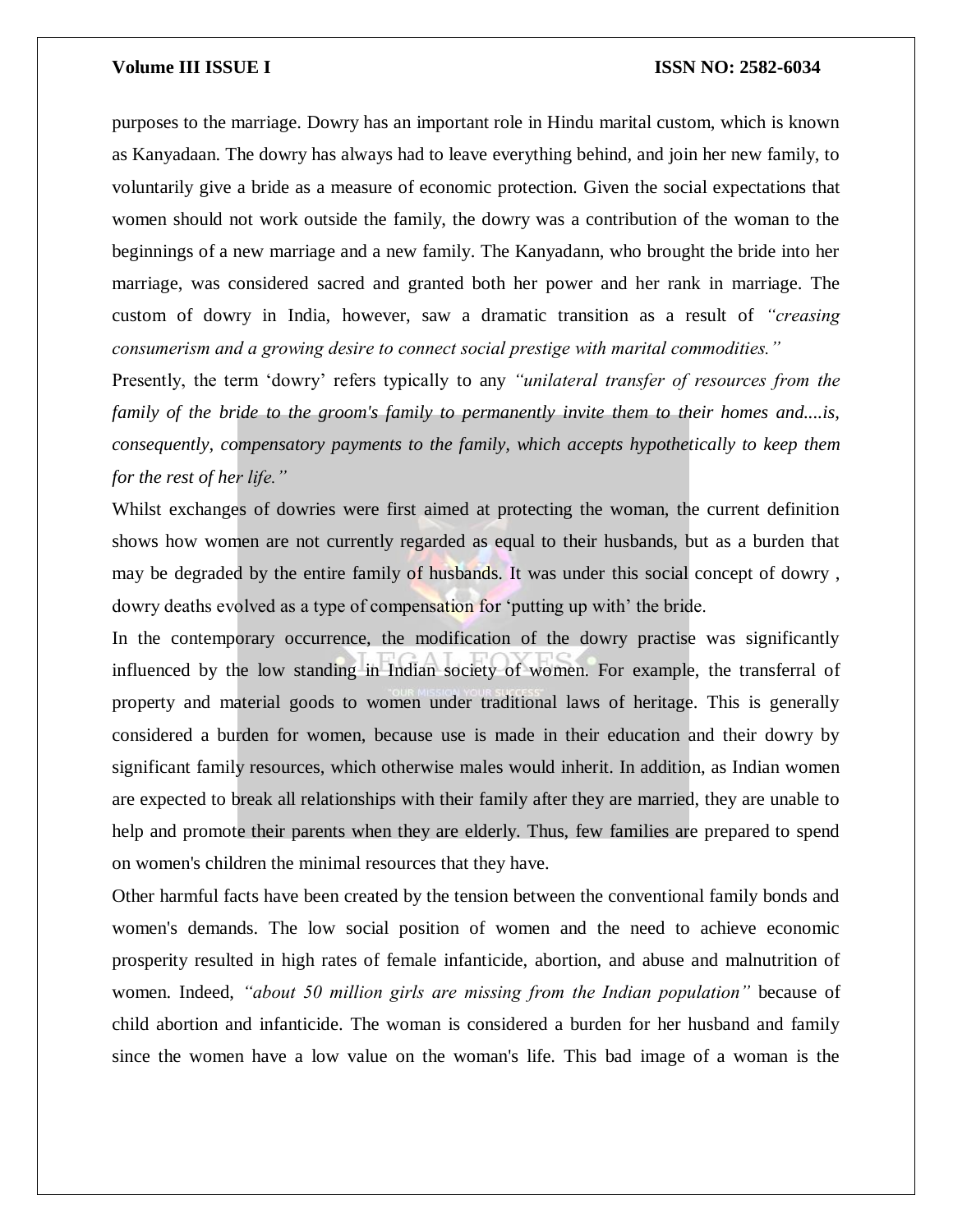standard that her family can be quickly disposed of as soon as her dowry to satisfy the husband and his family is not supplemented.

The notion that the dowry death phenomenon was promoted by the integration of western consummism, leading Indian families *"to see dowry as a way of escaping poverty and quickly accumulating wealth and material goods with little effort,"* was another dominant view explained in the emergence of modern dowry practises and dowry-related deaths. This consumer desire has led to a total of 3 to 6 times the annual male income of dowry in villages.

As a result, the dowry requirements far surpass the bride's annual income, making it difficult for her to match the expectations of the husband and ensure that the bride is protected against dowry related violence.

Although the exchange of donations between both families takes place, the process is controlled by the husband's family. The reason is that the economic value of man is considered more important than the economic value of woman, which is directly measured by his degree of education. Therefore women are sometimes at a disadvantage in the desire to prioritise their education before the daughter. Although a woman has the chance to reach a high degree of education in the uncommon circumstances, *"the bride's education levels and capability to earn are only relevant if they make him a better wife and mother."* It is therefore clearly acknowledged that the value of women can only be judged when they are married and by their ability to bear their husbands' male heirs. The bridegroom and family have an unbroken power to demand the dowry to pay for the wife's perceived weaknesses during her marriage by measuring the value of a woman via her performance as a wife and a child-bearer.

Sometimes, before the advent of marriage the family of the bridegroom asks for a dowry. But since the need for dowry re-emphasizes the dominance of the male family over the female family, many do not require money until well after the marriage rites have been finished. The approach to strengthen the bridegroom's authority over his wife is extremely efficient, because the shame and disgrace connected with unsuccessful marriages compel the bride and family to fulfil the dowry requirement.

### **Statistics of Dowry Death in India**

The following table represents the number of dowry death occurred from 1995-2019:

Table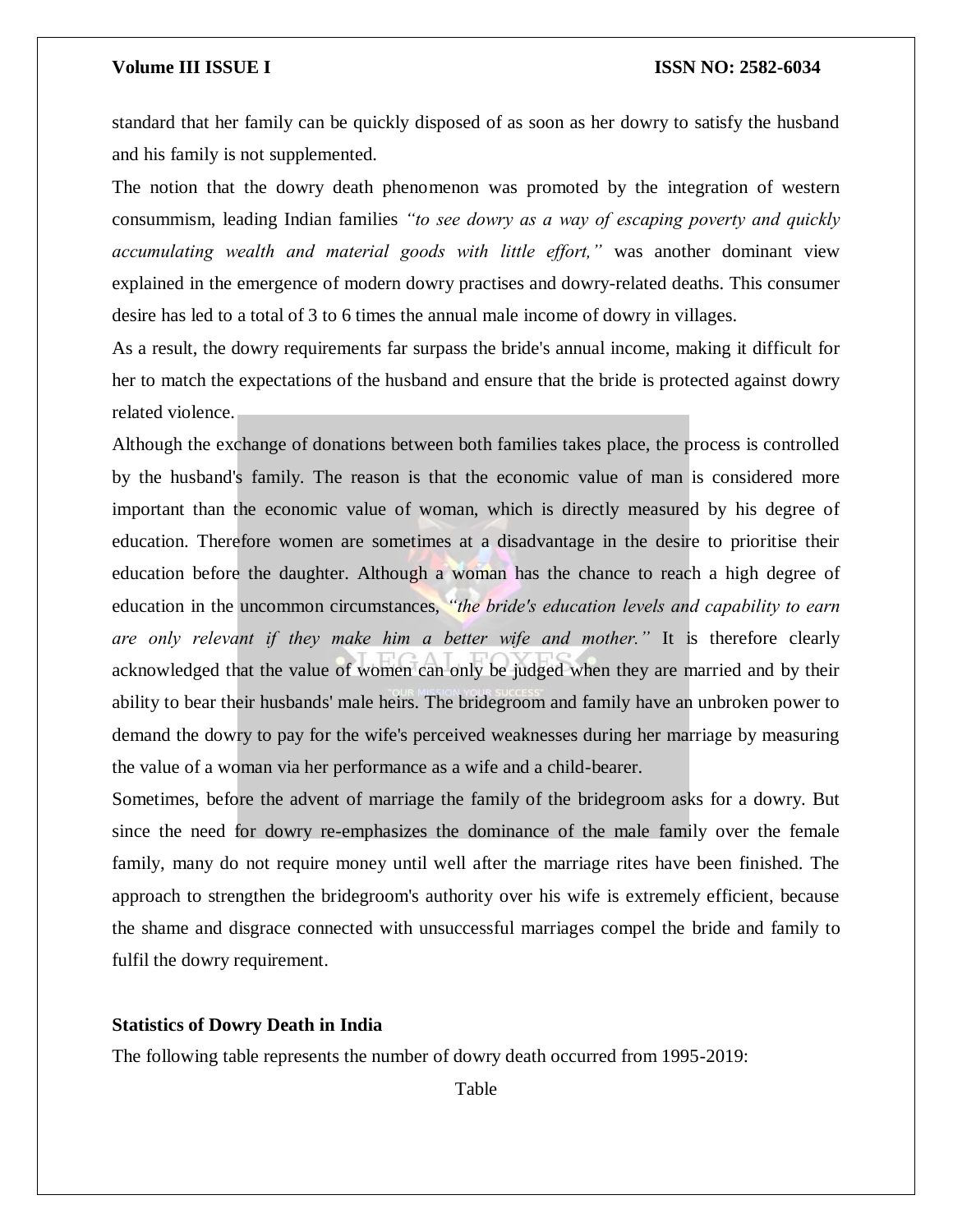| Year                       | <b>Number of Dowry Death</b> |
|----------------------------|------------------------------|
| 1995                       | 4648                         |
| 1996                       | 5513                         |
| 1997                       | 6000                         |
| 1998                       | 6975                         |
| 1999                       | 6699                         |
| 2000                       | 6995                         |
| 2001                       | 6851                         |
| 2002                       | 6822                         |
| 2003                       | 6208                         |
| 2004                       | 7026                         |
| 2005                       | 6787                         |
| 2006                       | 7618                         |
| L EG.<br>2007              | 8093                         |
| <b>OUR MISSION</b><br>2010 | <b>R SUCCESS</b><br>8391     |
| 2011                       | 8618                         |
| 2012                       | 8233                         |
| 2013                       | 8083                         |
| 2014                       | 8455                         |
| 2015                       | 7634                         |
| 2016                       | 7621                         |
| 2017                       | 7466                         |
| 2018                       | 7166                         |
| 2019                       | 7115                         |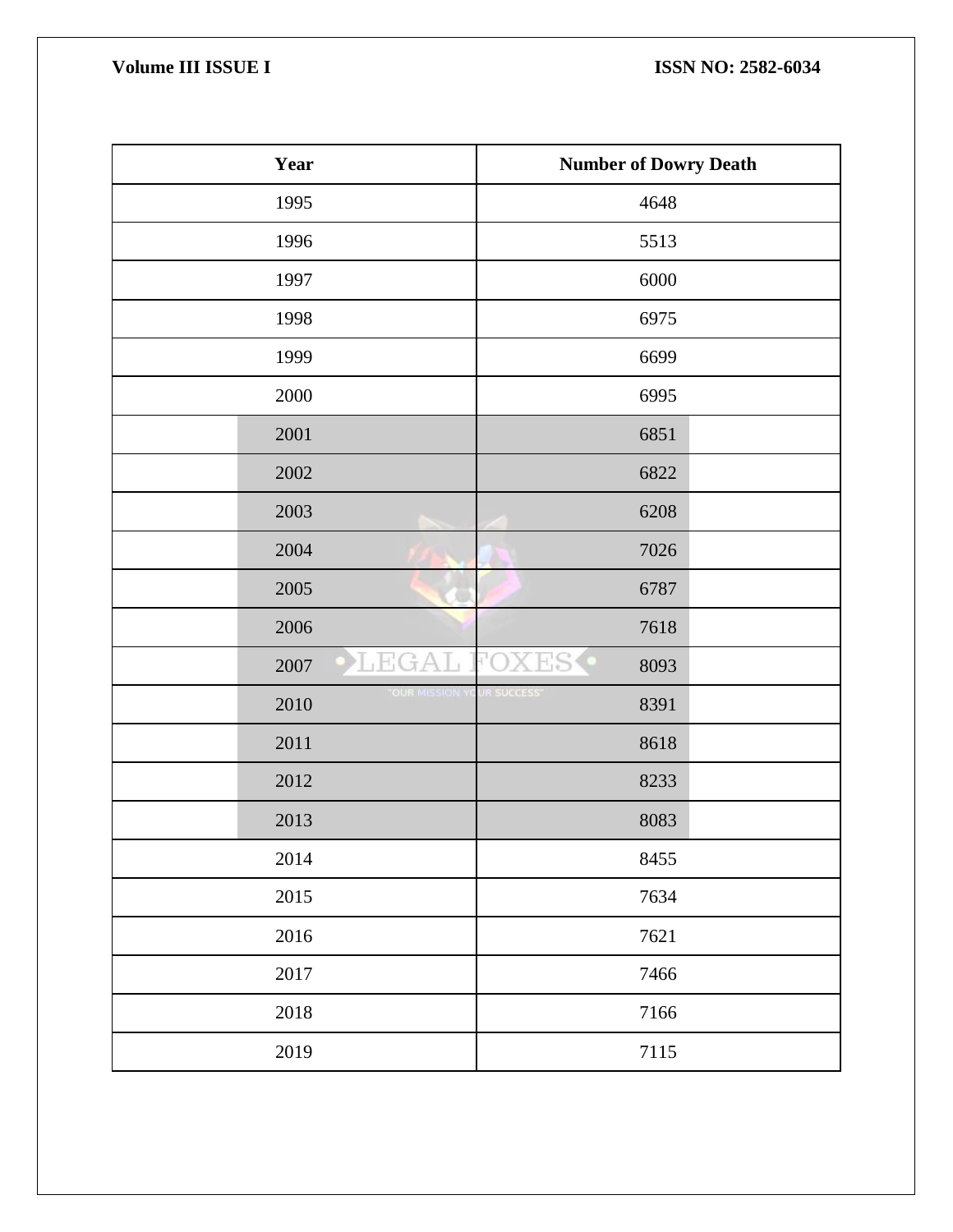Source: National Crime Records Bureau. Crime in India-2007. New Delhi: National Crime

Records Bureau, Ministry of Home Affairs, Government of India; 2008.

### **Role of Bride and her Family in Dowry Death**

In-laws have a major role in making dowry for the bride and her family; they pressure their own son to harass and torture his wife in order to get large-scale amount. The typical family system is fairly prominent in India and the relatives also live together. Marriages are not made by the consent of the bride or the bride but are arranged via talks among the two families. Thus in these homes guys marry for material goods rather than for love.

The family of the bride allows their own daughter to be harassed and tortured for fearing society. They refuse to support the bride if she tries to return home since it is a shame that a daughter returns to her parents, according to social beliefs.<sup>1</sup> The dread of family honour and the tabou of unsuccessful marriages has caused the brides to reject their parents when after their abuse they try to return to her. The social stigma is powerful, more important than the lives of their own children, so strong that they choose to see their daughters die before them instead of having their abusive husbands separated.<sup>2</sup> There is therefore nothing to do with many Indian brides and they cannot anticipate any protection from their family. The family ignored the violence and even attempted to encourage the bride to come back to the abusive husband and family.

### **The Dowry Prohibition Act, 1961**

A major awareness of dowry cases occurred in the final quarter of the 20th century. The Government was thus compelled to establish provisions on 'dowry death' and 'cruelty,' dowry harassment, etc, as the existing punishment of the perpetrators of the Dowry Prohibition Act 1961 didn't seem to work in controlling the threat, and hence was obliged to modify the Indian Penal Code 1860. However, over 70% of the population has been estimated to be unaware of the Dowry Prohibition Act. The legislative provisions of Dowry Prohibition Act, 19961 (with amendments of 1984 and 1986) together with those of the Indian Penal Code are therefore relevant to understand.

● Dowry:

 $\overline{a}$ 

<sup>1</sup> http://hindu.com/fline/fl1617/16170640.htm

<sup>2</sup> http://www.essortment.com/all/dowrydeathsind\_rgcg.htm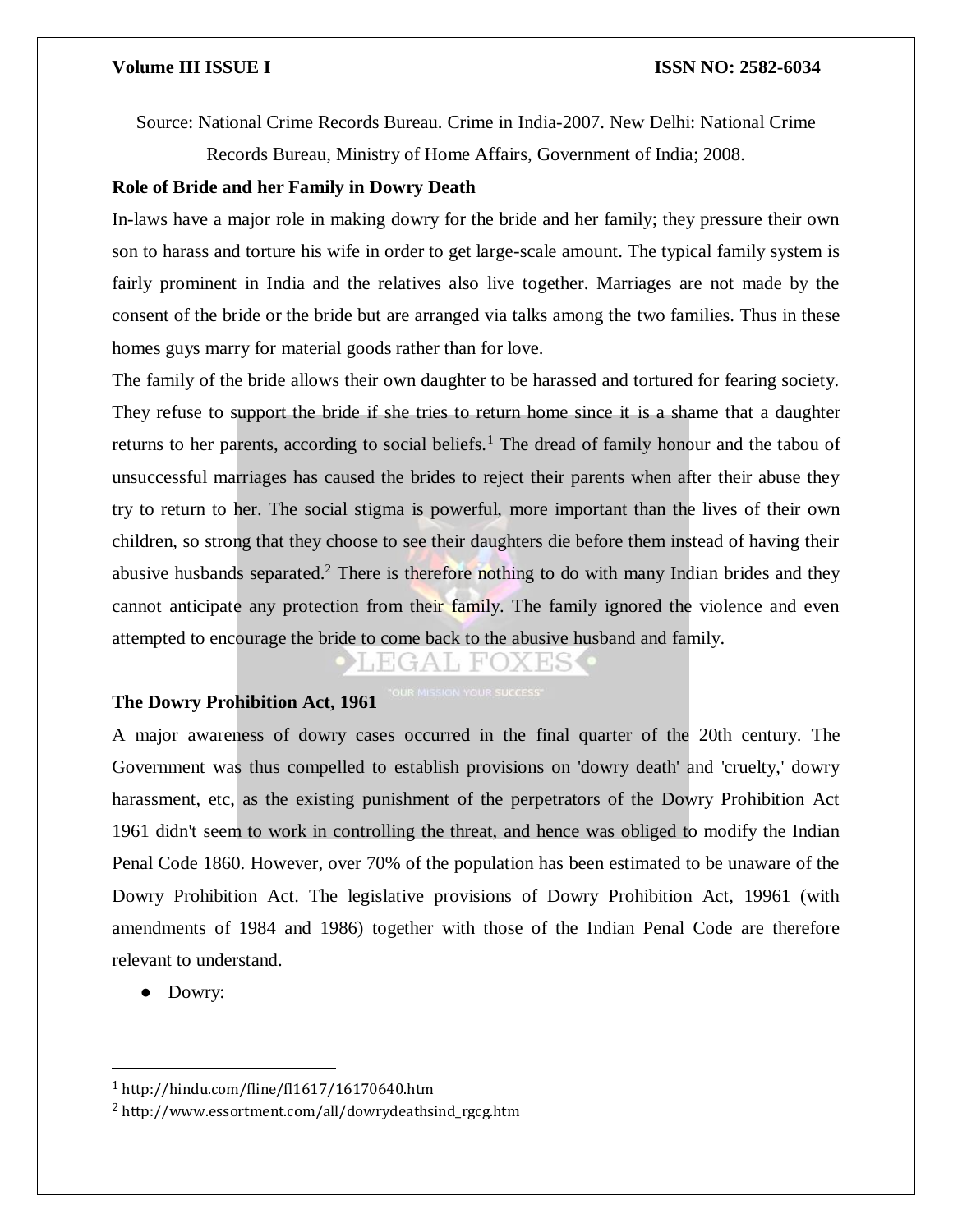Dowry was defined as 'any amount and money, property or security offered in connection with the marriage of the parties before or any time thereafter,' as provided for by section 2 of the Dowry Prohibition Act 1961. It must be proved to escape the jurisdiction of the Act that:

- $\rightarrow$  The gifts were presented without demands;
- $\rightarrow$  they were included in the list as prescribed by rules;
- → the bride or the groom was given the list, which was to be preserved after the signature of the two.

The dowry law is rather rigorous. Section 3 of the Dowry Prohibition Act, 1961 stipulates a minimum sentence of five years and a fine of 15,000 rupees (or the equal value for any greater dowry) for the donation or the taking of dowry. The penalty shall be imprisonment for a minimum period of six months and a fine, regardless of if the request is met.

If any person except the bride actually receives the dowry, it is required by law that person to transfer the dowry to it within 3 months from receipt of the bride. If not, the penalty for jail shall be a minimum of six months and the penalty shall not be less than the dowry obtained (section 6). In addition to obtaining the aforementioned dowry, penalties are levied in accordance with Section 3 of the Act

Dowry Death:

The Criminal Law (2nd Amendment) Act, 1983 defined Dowry death under section 304- B of the Indian Penal Code. The most important factors of dowry death are:

- $\rightarrow$  It only concerns women's death.
- → The death is caused or other than in usual circumstances, by burns or physical injuries.
- $\rightarrow$  It must occur within 7 years of marriage.
- → It needs to be demonstrated that, shortly prior to her death, her husband or family were subjected to cruelty/harm.
- → This cruelty/hostility was a demand for dowry, or in connection with it.

Section 113-B of the Indian Evidence Act 1874 reinforces this presumption of culpability, which provides that *"where cruelty or harassment is demonstrated before the deaths of the ladies with regard to dowry request, dowry death shall be imputed against such a person."*